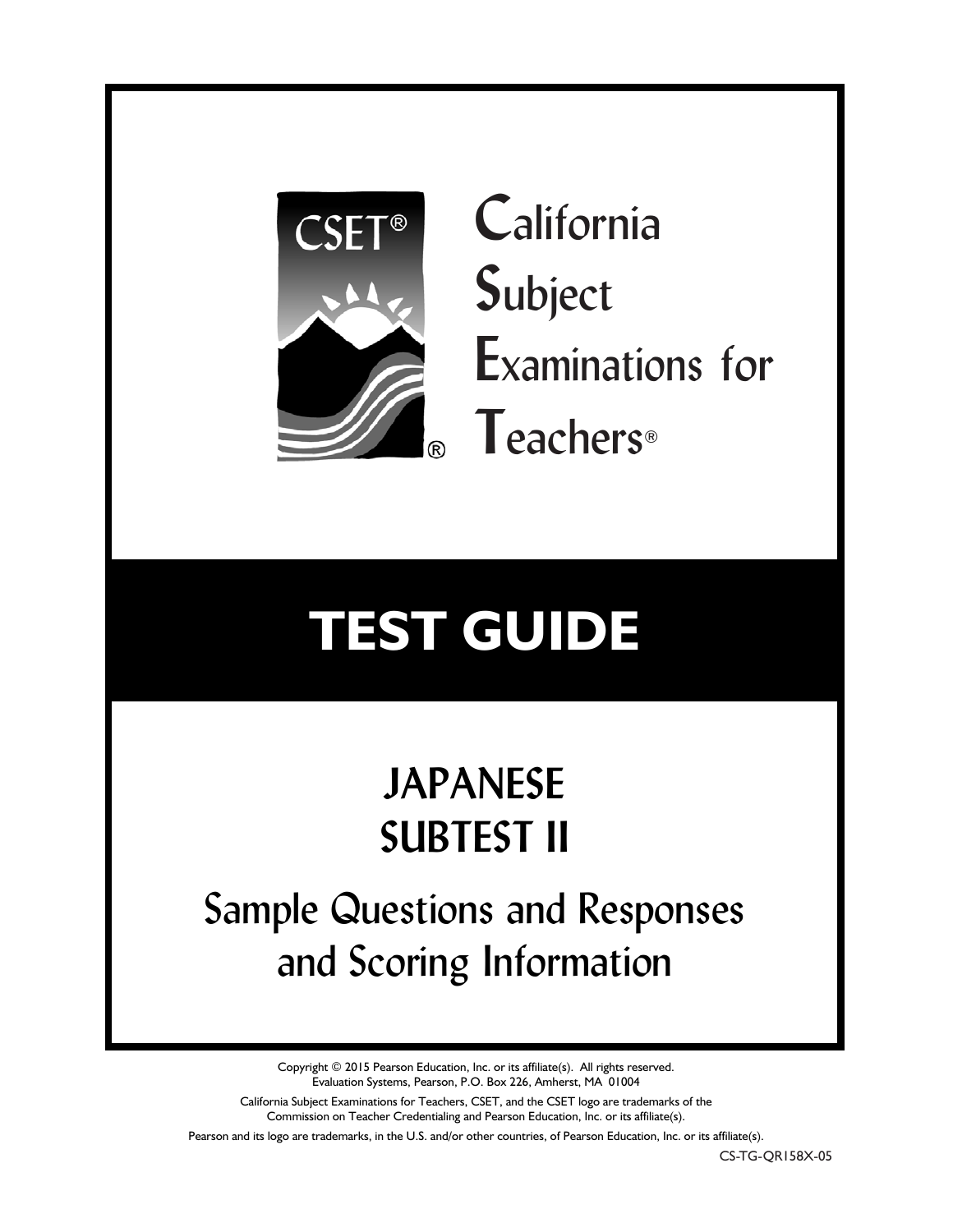# **Sample Test Questions for CSET: Japanese Subtest II**

Below is a set of multiple-choice questions and constructed-response questions that are similar to the questions you will see on Subtest II of CSET: Japanese. You are encouraged to respond to the questions without looking at the responses provided in the next section. Record your responses on a sheet of paper and compare them with the provided responses.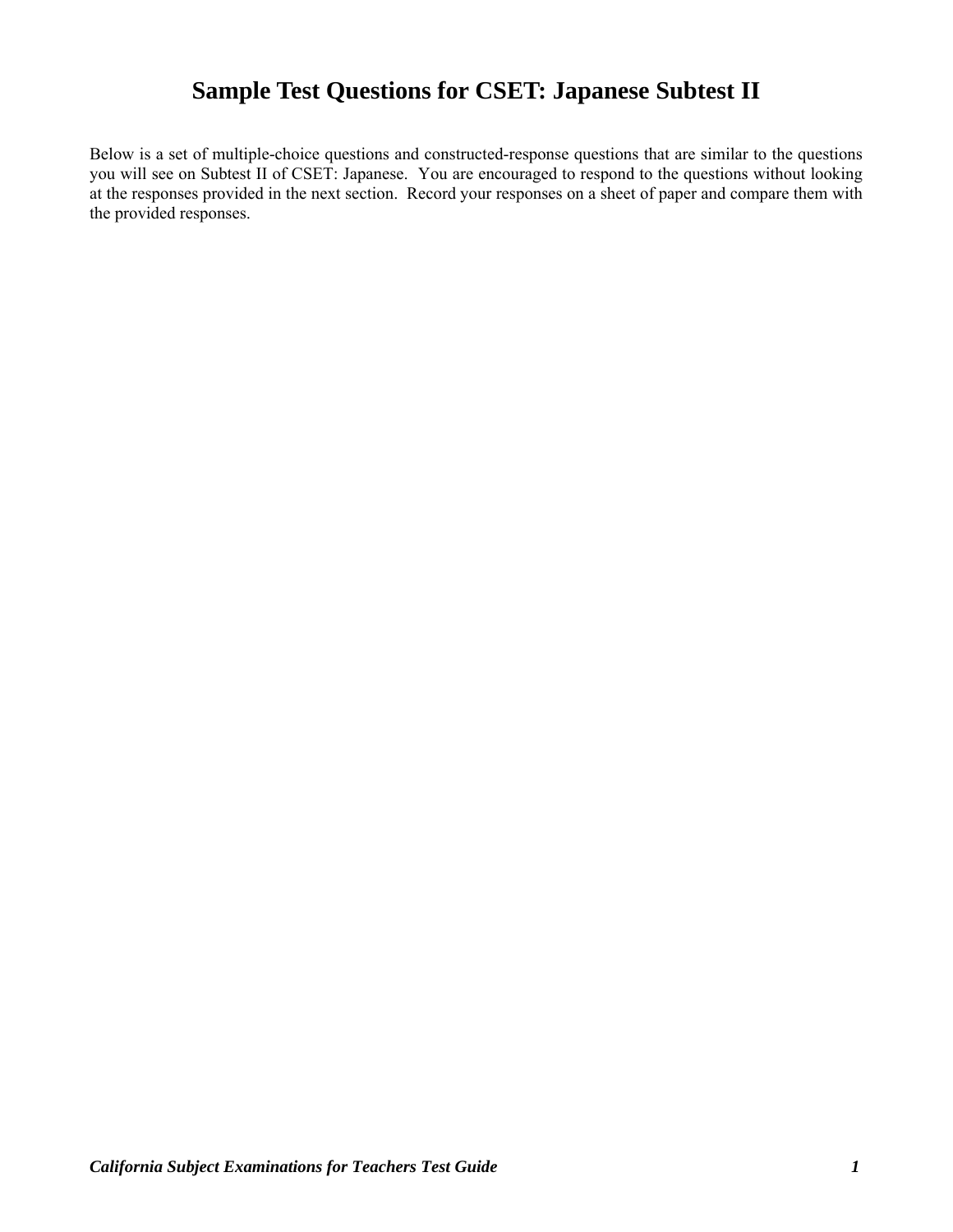#### **General Directions**

This test consists of two sections: (1) a multiple-choice question section and (2) a constructed-response assignment section. Each question in the first section is a multiple-choice question with four answer choices. Read each question and answer choice carefully and choose the ONE best answer.

Try to answer all questions. In general, if you have some knowledge about a question, it is better to try to answer it. You will not be penalized for guessing.

The second section contains one or more constructed-response assignments. You will be asked to provide a written response to each assignment. Directions for the constructed-response assignment(s) appear immediately before the assignment(s).

You may work on the multiple-choice questions and the constructed-response assignment(s) in any order that you choose. Be sure to allocate your time carefully so you are able to complete the entire test within the testing session. You may go back and review your answers at any time during the testing session.

You may NOT use any type of calculator or reference materials during the testing session.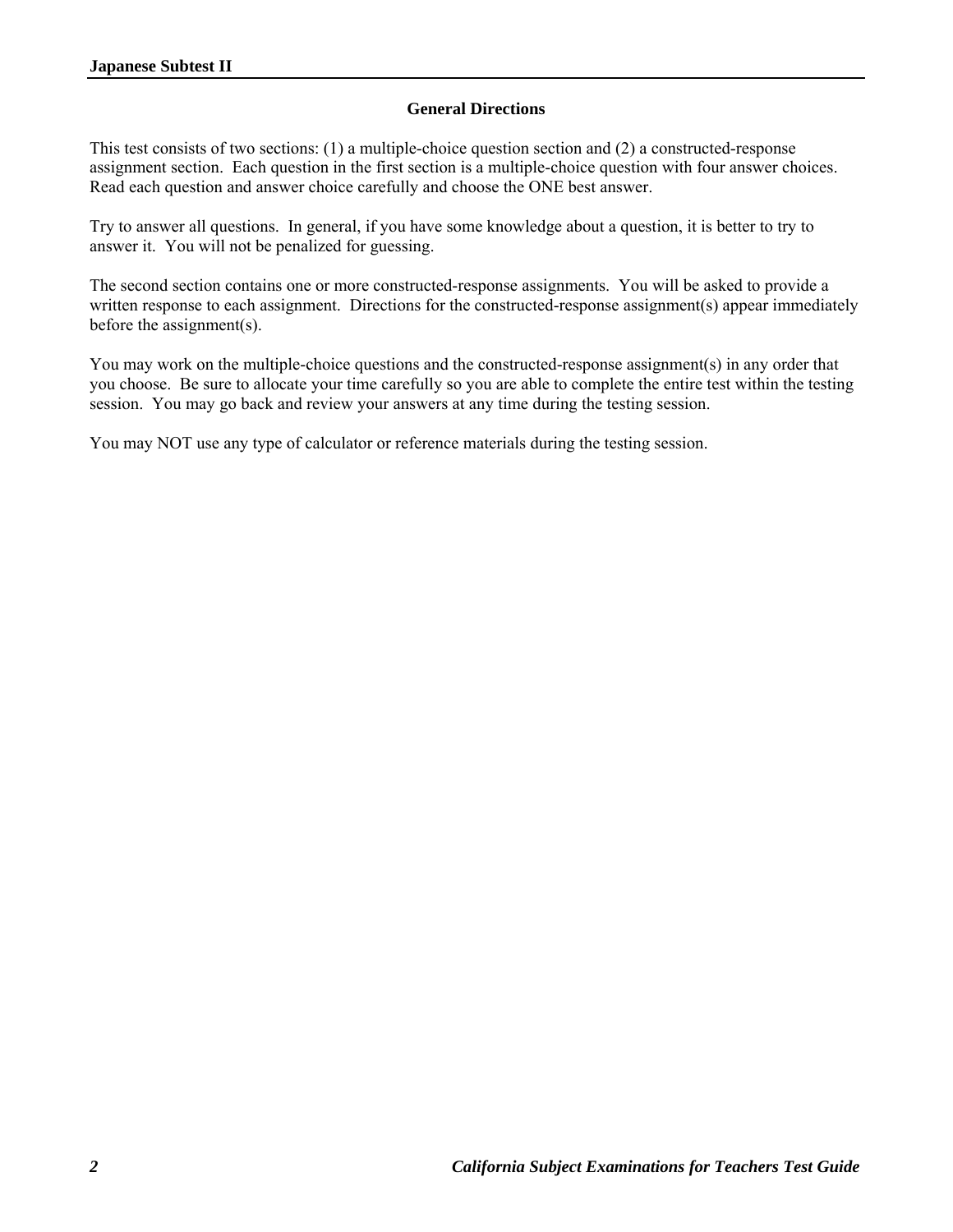- 1. Which of the following best describes the principle of *miyabi*, as reflected in great literature of the Heian period (794– 1185)?
	- A. perception of form and function in art
	- B. appreciation of simple beauty and perfection
	- C. insight into the meaning and significance of art
	- D. respect for classical literary traditions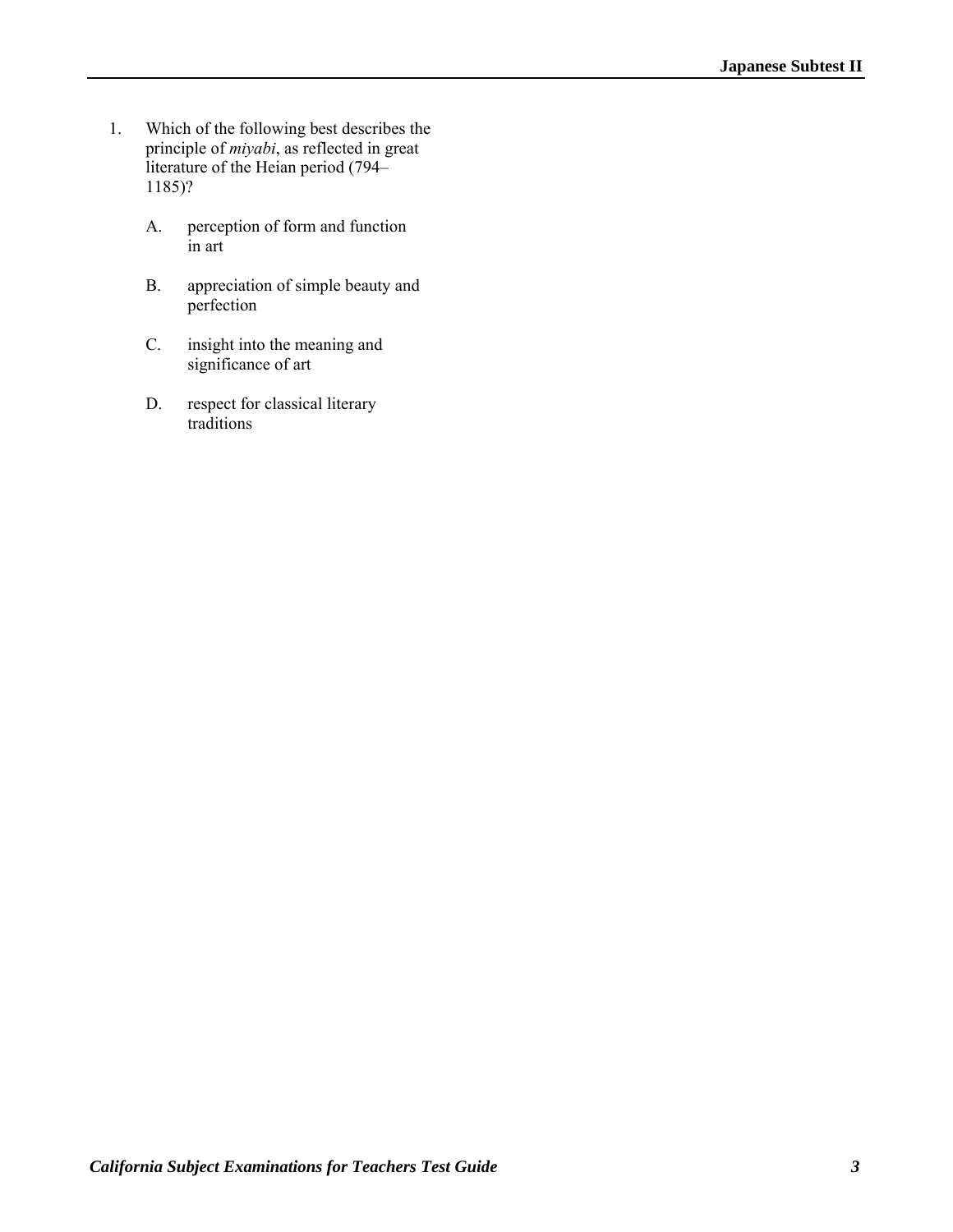**Read the poem below, "On Love" by Shuntaro Tanikawa; then answer the three questions that follow.** 

> 「地球へのピクニック」 ここで一緒になわとびをしよう ここで ここで一緒におにぎりを食べよう ここでおまえを愛そう おまえの め 眼は空の青をうつし おまえの背中はよもぎの緑に染まるだろう **ここで一緒に星座の名前を覚えよう** ここにいてすべての遠いものを夢見よう 、 かんちょうひが<br>ここで潮干狩をしよう あけがたの空の海から 小さなひとでをとつて来よう 朝御飯にはそれを捨て 夜をひくにまかせよう

ここでただいまを云い続けよう おまえがお帰りなさいをくり返す間 ここへ何度でも帰つて来よう ここで熱いお茶を飲もう **ここで一緒に坐つてしばらくの間** 涼しい風に吹かれよう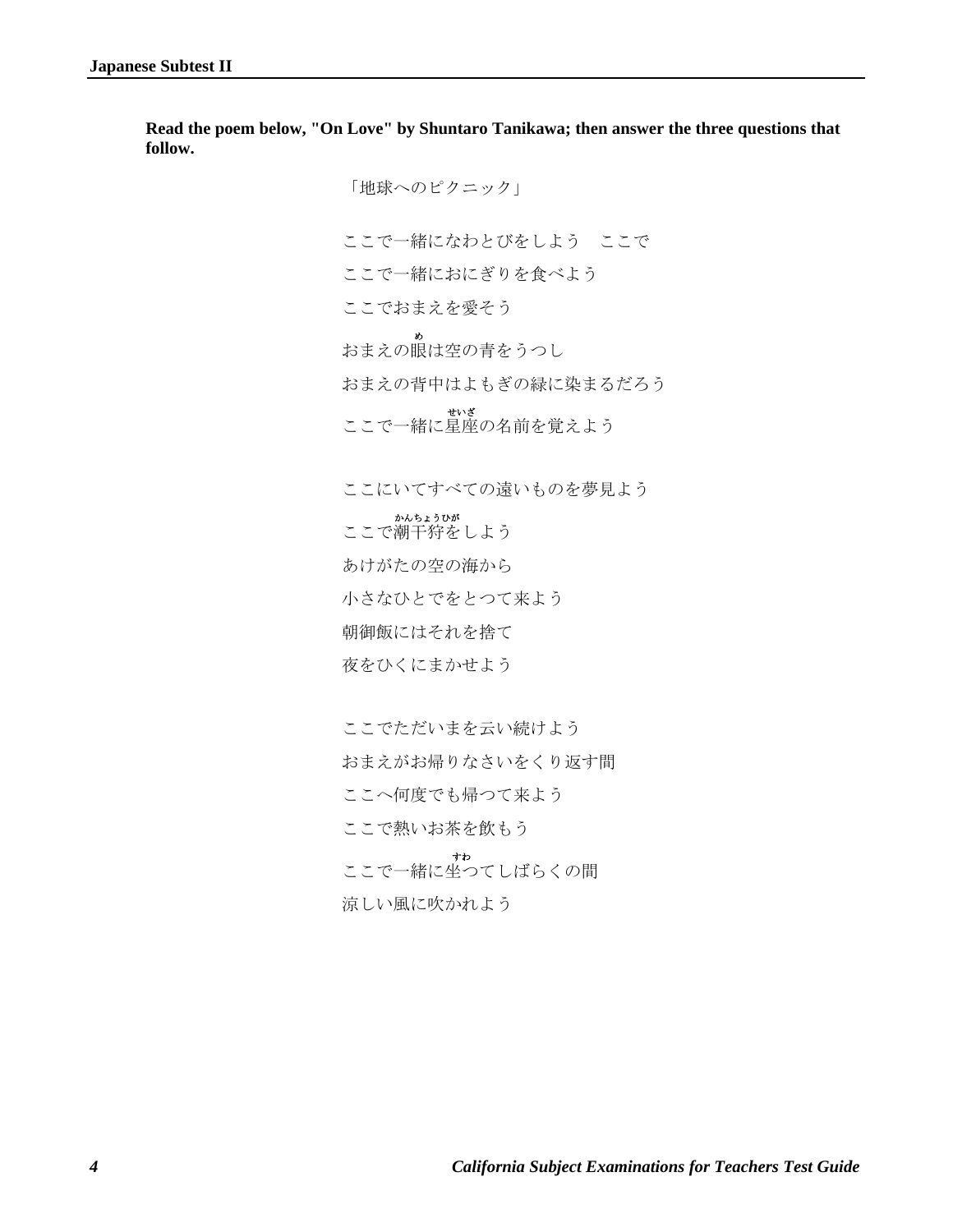- 2. The language used in the opening line of this poem evokes a feeling of:
	- A. childlike eagerness.
	- B. rigid authority.
	- C. fretful boredom.
	- D. tearful pleading.
- 3. In the second stanza of the poem, the writer suggests that the night is like:
	- A. a starfish.
	- B. death.
	- C. a blanket.
	- D. an ocean.
- 4. The overall tone of this poem is best described as:
	- A. romantic.
	- B. cynical.
	- C. indifferent.
	- D. anxious.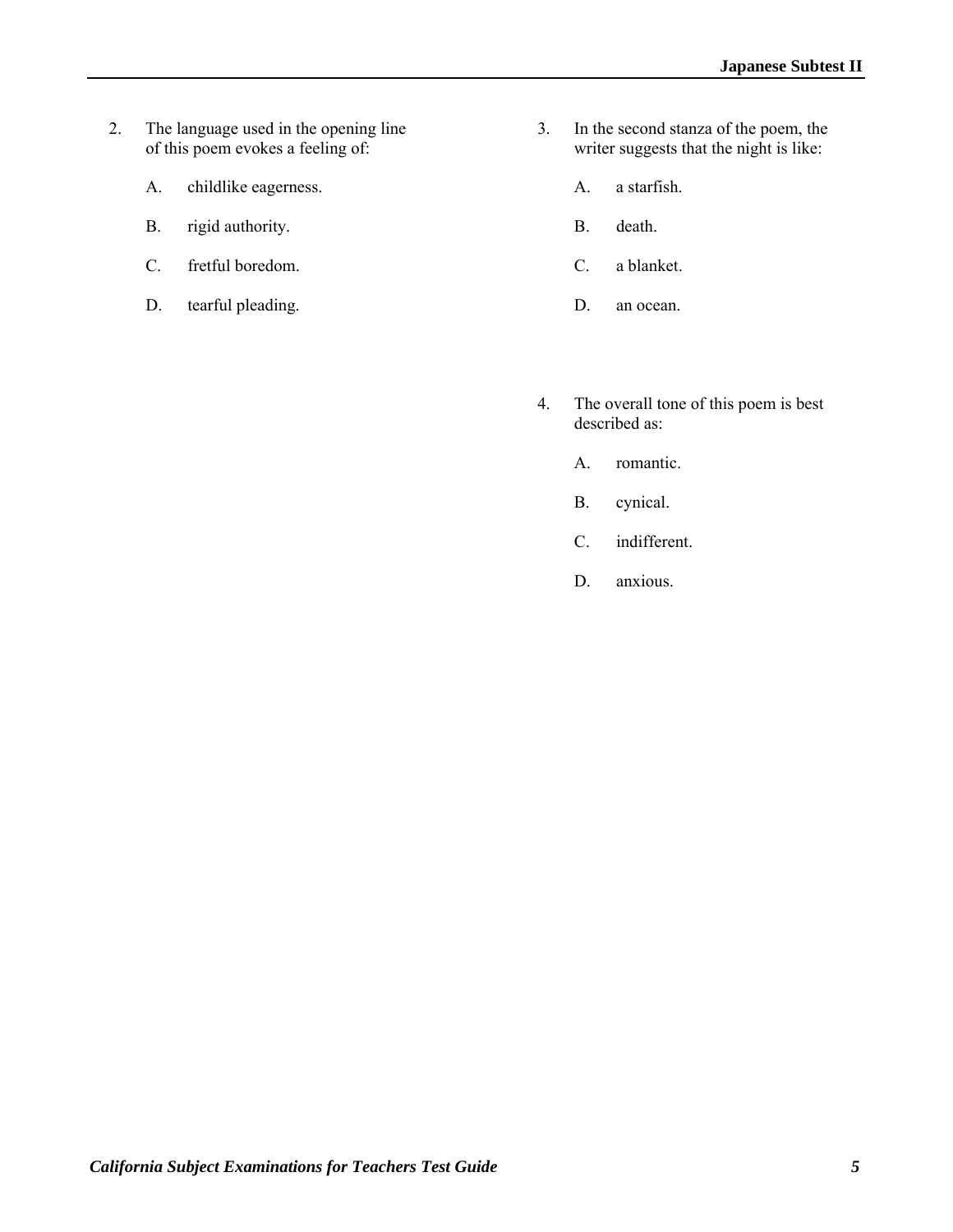- 5. Which of the following best describes a major social consequence of the rise of cities and the expansion of a commercial economy in eighteenth-century Japan?
	- A. Many samurai experienced a reduction in living standards and diminished prestige.
	- B. The daimyo improved their social position in terms of both wealth and power.
	- C. Command of foreign learning became an increasingly important means of social mobility.
	- D. Increased agricultural imports led to widespread impoverishment among the peasantry.
- 6. Since the Tokugawa period (1603–1867), Japanese families have taken children ages three, five, and seven to Shintō shrines to have priests offer prayers for them. These rituals, formalized since the Meiji period (1868–1912) as *Shichi-gosan,* symbolize:
	- A. the official recognition of individual children becoming members of society.
	- B. the hopes of parents that their children will live long and prosperous lives.
	- C. the ties between the spirits of the family's ancestors and the new generation.
	- D. the special contributions that the new generation will make to society as adults.
- 7. Which of the following best explains the stylistic differences between the refined and formalized dramas of *nō* theater and the lively and melodramatic dramas of *kabuki* theater?
	- A. *Kabuki* came originally from the popular culture of townspeople, while *nō* emerged out of Japan's aristocratic culture.
	- B. The primary goal of *nō* authors is to explore issues of moral conflict in personal relationships, while the primary goal of *kabuki* authors is to provide entertainment.
	- C. *Nō* dramas focus on historical events, while the focus of *kabuki* is on themes of fantasy and otherworldliness.
	- D. The early roots of *kabuki* are connected with Shintō rituals and beliefs, while the early roots of *nō* are found the values of Confucianism.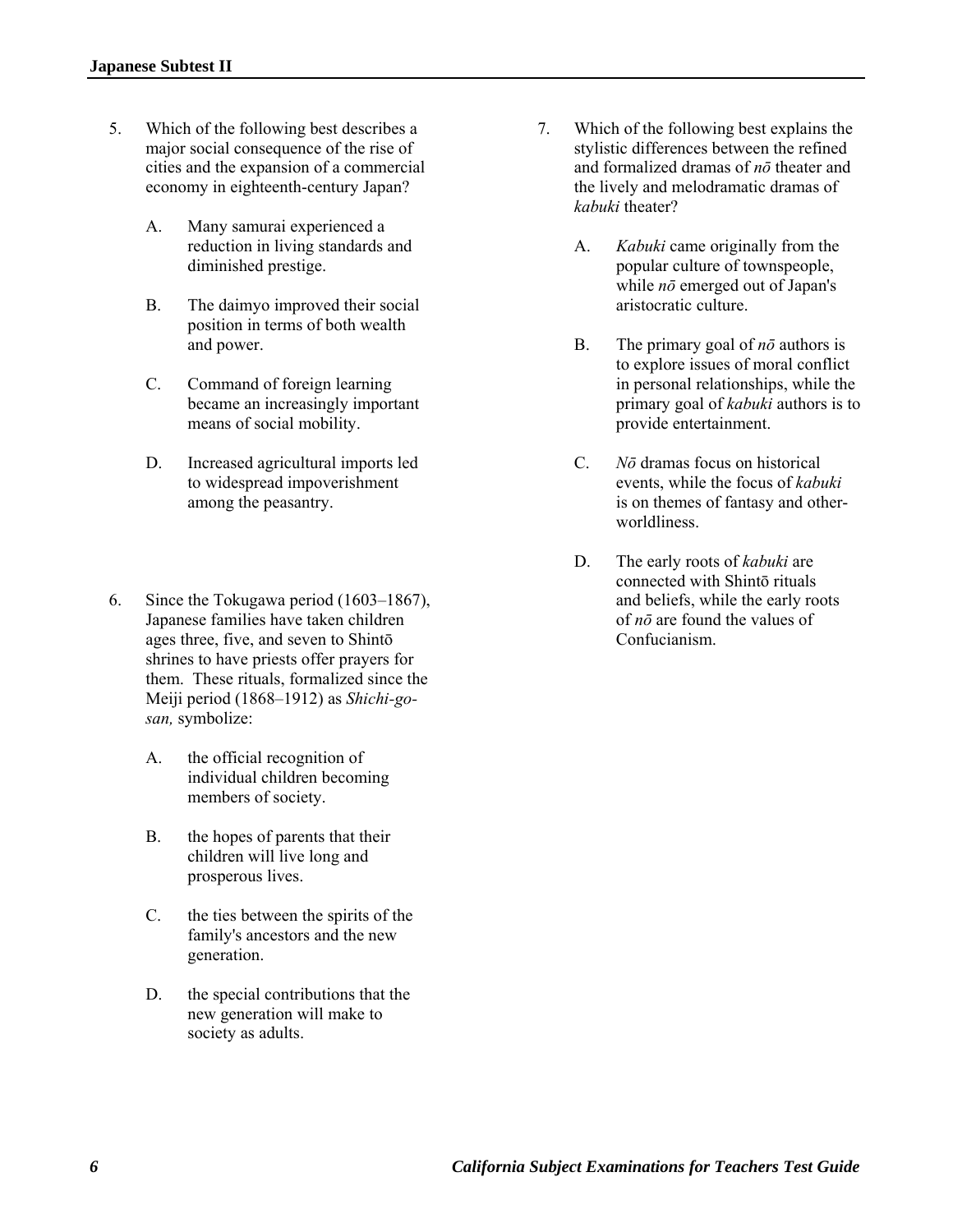## **CONSTRUCTED-RESPONSE ASSIGNMENT DIRECTIONS**

For the assignments in this section of the test, you are to prepare written responses on the assigned topics.

Read each assignment carefully before you begin your responses. Think about how you will organize your responses. You may use the erasable notebooklet to make notes, write an outline, or otherwise prepare your responses. **However, your final responses must be either typed into the on-screen response box(es) or written on the response sheet(s) and scanned using the scanner provided at your workstation.**

#### **Instructions for scanning your response sheet(s) are available by clicking the "Scanning Help" button at the top of the screen.**

Your responses to **Assignments 8, 9, and 11** will be evaluated based on the following criteria.

**PURPOSE:** the extent to which the response addresses the constructed-response assignment's charge in relation to relevant CSET subject matter requirements

**SUBJECT MATTER KNOWLEDGE:** the application of accurate subject matter knowledge as described in the relevant CSET subject matter requirements

**SUPPORT:** the appropriateness and quality of the supporting evidence in relation to relevant CSET subject matter requirements

Your response to **Assignment 10** will be evaluated based on the following criteria.

**PURPOSE:** the extent to which the response addresses the constructed-response assignment's charge in relation to relevant CSET subject matter requirements

**SUBJECT MATTER KNOWLEDGE:** the application of accurate subject matter knowledge as described in the relevant CSET subject matter requirements

**SUPPORT:** the appropriateness and quality of the supporting evidence in relation to relevant CSET subject matter requirements

**DEPTH AND BREADTH OF UNDERSTANDING:** the degree to which the response demonstrates understanding of the relevant CSET subject matter requirements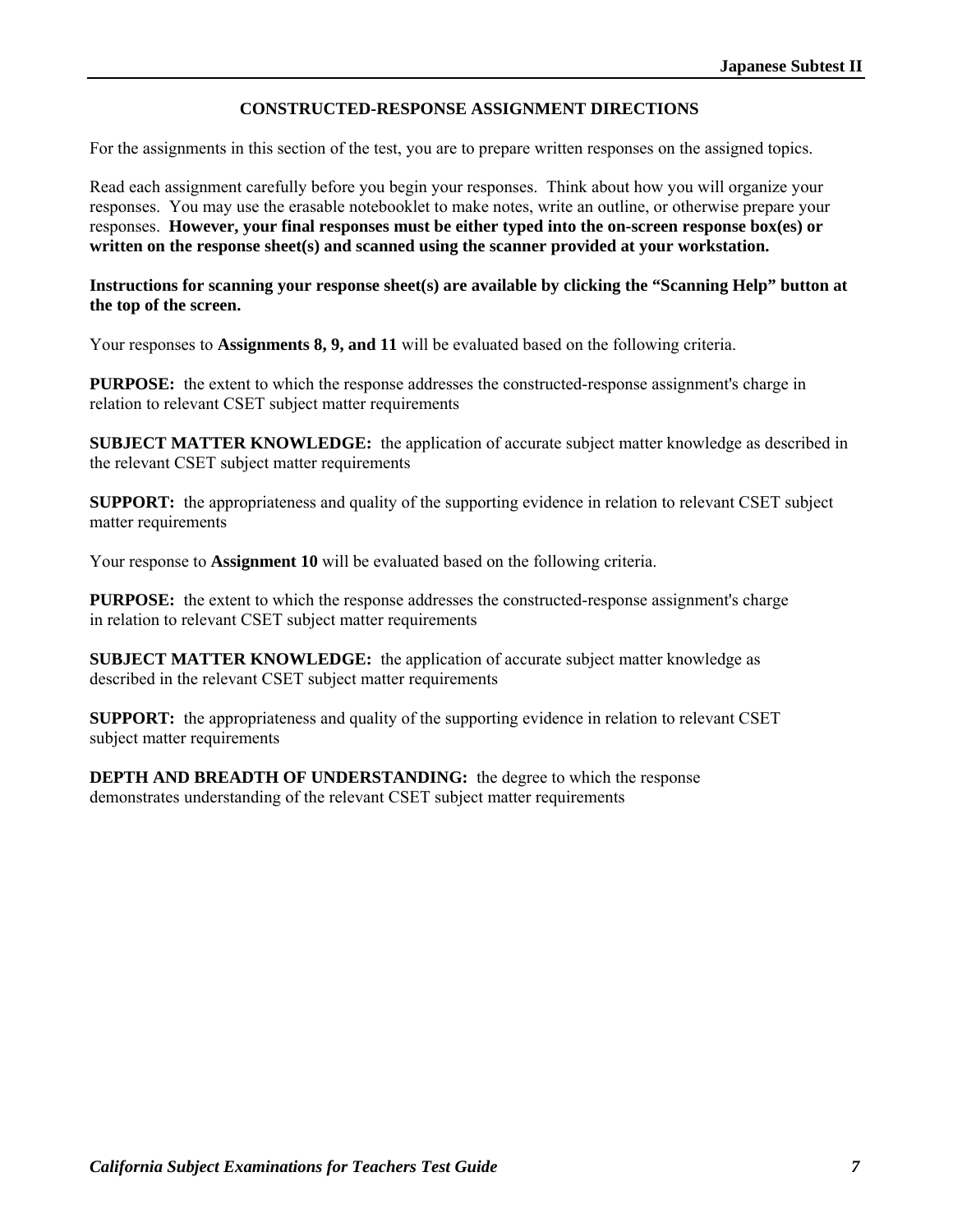#### *Assignments 8 and 9: Relevant Subject Matter Requirements*

- Demonstrate an understanding of major movements, genres, writers, and works in the literature of the target language.
- Demonstrate an understanding of the historical, social, and cultural influences on works of literature in the target language.
- Use knowledge of the literary and cultural traditions of the target culture to interpret changes in that culture over time.
- Demonstrate an understanding of the ways in which literary and intellectual works and movements of cultures associated with the target language both reflected and shaped those cultures.
- Analyze and interpret a wide range of literary and cultural texts.
- Evaluate the use of language to convey meaning, to inform, to persuade, or to evoke reader response.
- Analyze the elements of literary works.
- Interpret the use of rhetorical and literary techniques.

## *Assignments 10 and 11: Relevant Subject Matter Requirements*

- Demonstrate an understanding of how all of the cultural perspectives within nations and cultures associated with the target language interact to influence the development and evolution of the target cultures.
- Demonstrate familiarity with how the major physical and other geographical features of countries and cultures associated with the target language have influenced the cultures' development and evolution.
- Analyze how political factors have influenced the development and evolution of cultures associated with the target language, including the interrelationship between geography and political systems.
- Demonstrate familiarity with significant individuals, key eras, and major historical events and developments within nations and cultures associated with the target language, and analyze their influence on the development and evolution of the target cultures.
- Demonstrate an understanding of how the political, religious, social, economic, and educational systems and institutions in nations and cultures associated with the target language have been shaped by and have influenced the development and evolution of the target cultures.
- Demonstrate an understanding of how cultural practices exemplify cultural perspectives.
- Analyze cultural stereotypes and their effects on the perceptions of and attitudes toward the target cultures.
- Demonstrate an understanding of how the products of a target culture exemplify cultural perspectives.

The assignments are intended to assess subject matter knowledge and skills, not writing ability. Your responses, however, must be communicated clearly enough to permit a valid judgment of your knowledge and skills. Your responses should be written for an audience of educators in the field and may be written in the target language or English.

Your responses should be your original work, written in your own words, and not copied or paraphrased from some other work. Please write legibly when using response sheets. You may not use any reference materials during the test. Remember to review your work and make any changes you think will improve your responses.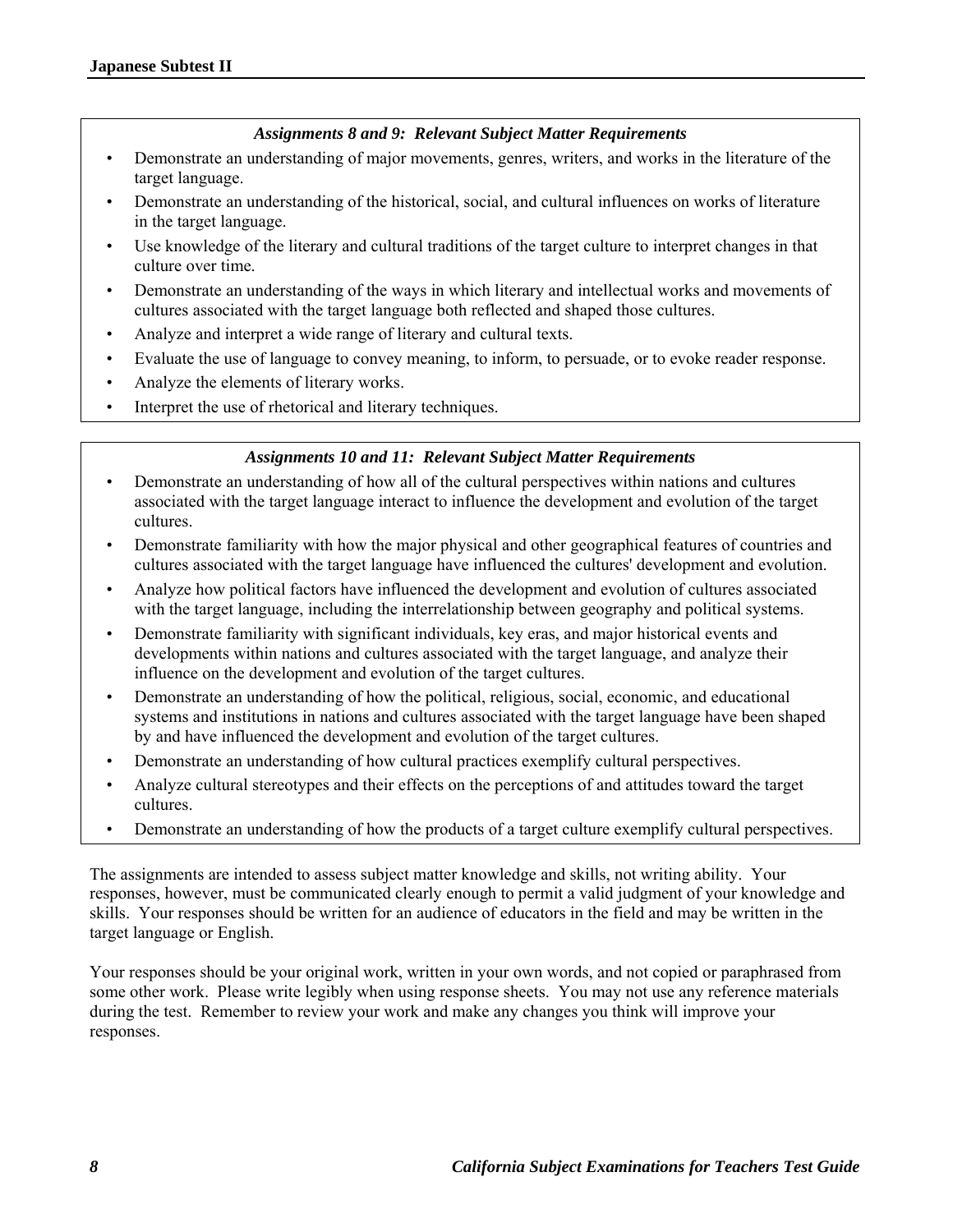Any time spent responding to the assignment, including scanning the response sheet(s), is part of your testing time. Monitor your time carefully. When your testing time expires, a pop-up message will appear on-screen indicating the conclusion of your test session. Only response sheets that are scanned before you end your test or before time has expired will be scored. Any response sheet that is not scanned before testing ends will NOT be scored.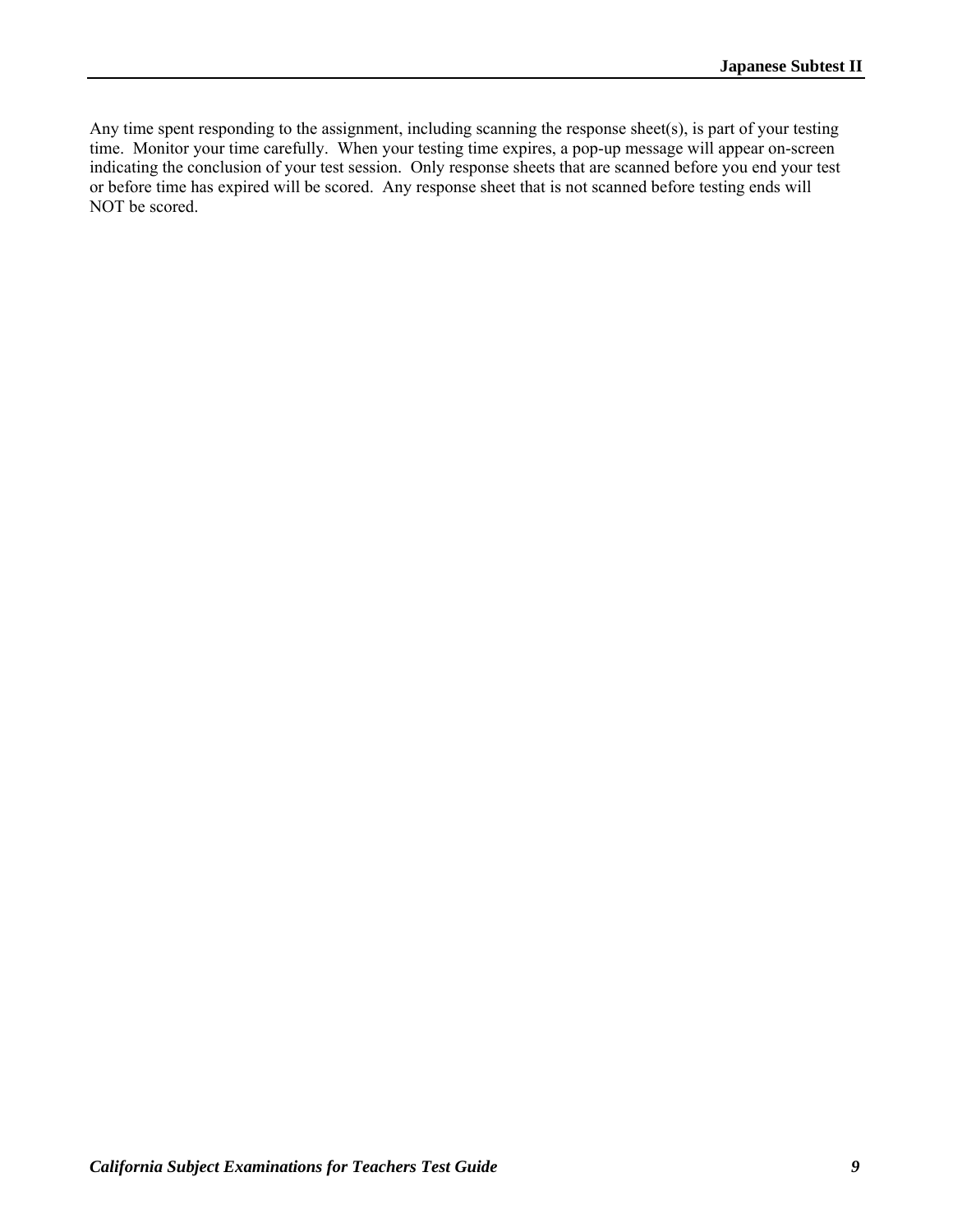## 8. **Complete the exercise that follows.**

Using your knowledge of literature, write a response, in either Japanese or English, in which you identify and discuss a well-known Japanese novelist or poet of the Shōwa period (1926–1990). Include at least three important facts or ideas about the author's life and/or works.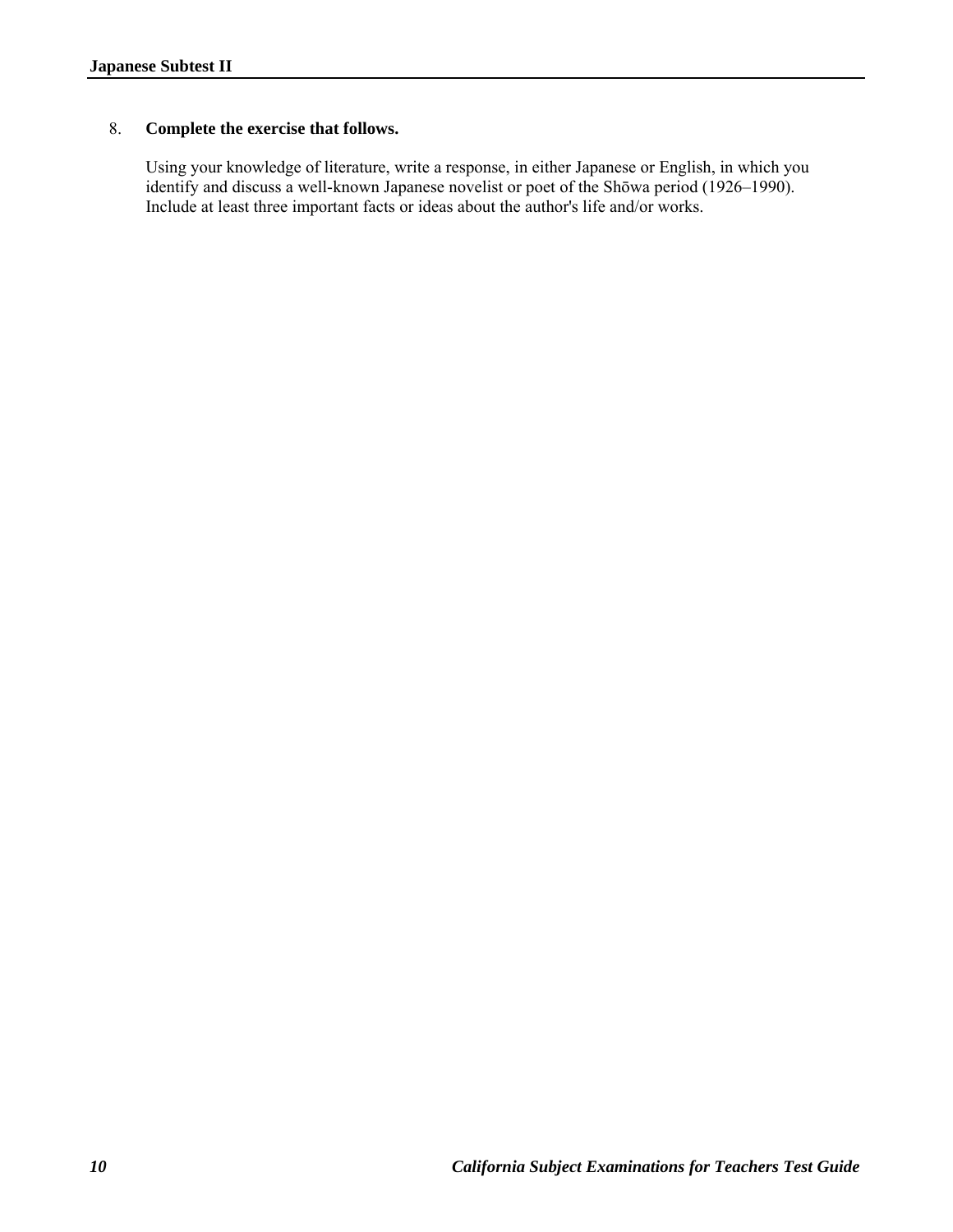### 9. **Read the passage below from** *Kitchen* **(1988), a novel by Banana Yoshimoto; then complete the exercise that follows.**

私がこの世でいちばん好きな場所は台所だと思う。

どこのでも、どんなのでも、それが台所であれば食事をつくる場所であれば私はつらくな 、 ●のま<del>。</del><br>い。できれば機能的でよく使いこんであるといいと思う。乾いた清潔なふきんが何まいもあ って白いタイルがぴかぴか輝く。

ものすごくきたない台所だって、たまらなく好きだ。

、 \*\*\*<br>床に野菜くずがちらかっていて、スリッパの裏がまっ黒になるくらい汚ないそこは、異様 、\*\*\*、<br>に広いといい。ひと冬軽くこせるような食料が並ぶ巨大な冷蔵庫がそびえ立ち、その銀の扉 に私はもたれかかる。油が飛び散ったガス台や、さびのついた包丁からふと目をあげると、 \*<sup>\*</sup><br>窓の外には淋しく星が光る。

私と台所が残る。自分しかいないと思っているよりは、ほんの少しましな思想だと思う。

\*\*\*<br>本当につかれはてた時、私はよくうっとりと思う。いつか死ぬ時がきたら、台所で息絶 えたい。ひとり寒いところでも、だれかがいてあたたかいところでも、私はおびえずにちゃ んと見つめたい。台所なら、いいなと思う。

| 機能的  | functional  |
|------|-------------|
| 異様   | exceedingly |
| 巨大   | huge        |
| 寂しく  | lonesomely  |
| 息絶える | die         |

Using your knowledge of literature, write a response, in either Japanese or English, in which you:

- identify a significant theme of this passage; and
- explain how descriptive details helps convey the theme you have identified.

Be sure to give specific examples from the text to support your answer.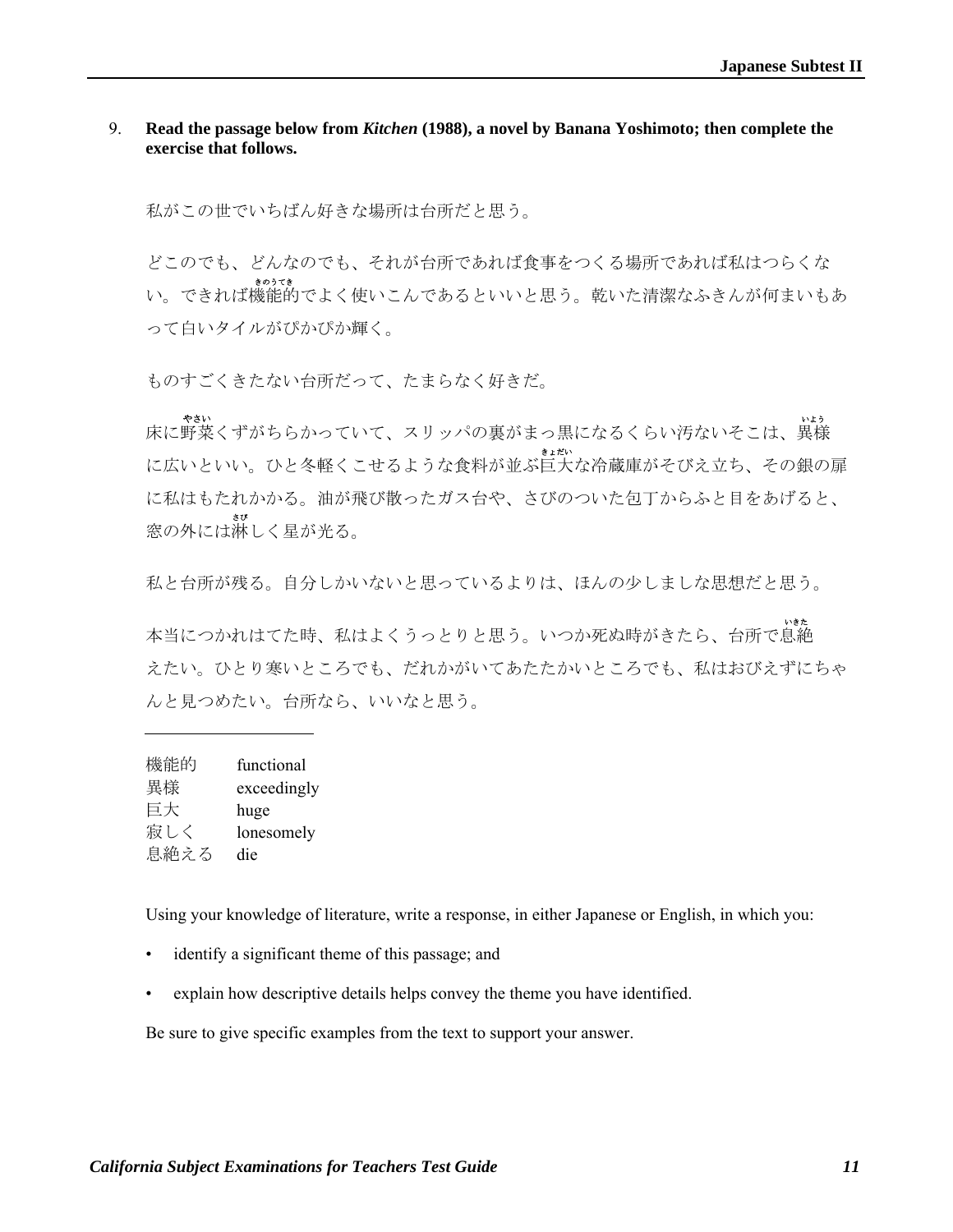## 10. **Complete the exercise that follows.**

Japan's modern educational system was introduced immediately after the Meiji Restoration and modified after World War II. Since the 1870s it has played a critical role in the development of modern Japanese society.

Using your knowledge of Japanese history and culture, write a response, in either Japanese or English, in which you:

- describe the main features of Japan's contemporary system of education; and
- analyze how that system has influenced contemporary Japanese society.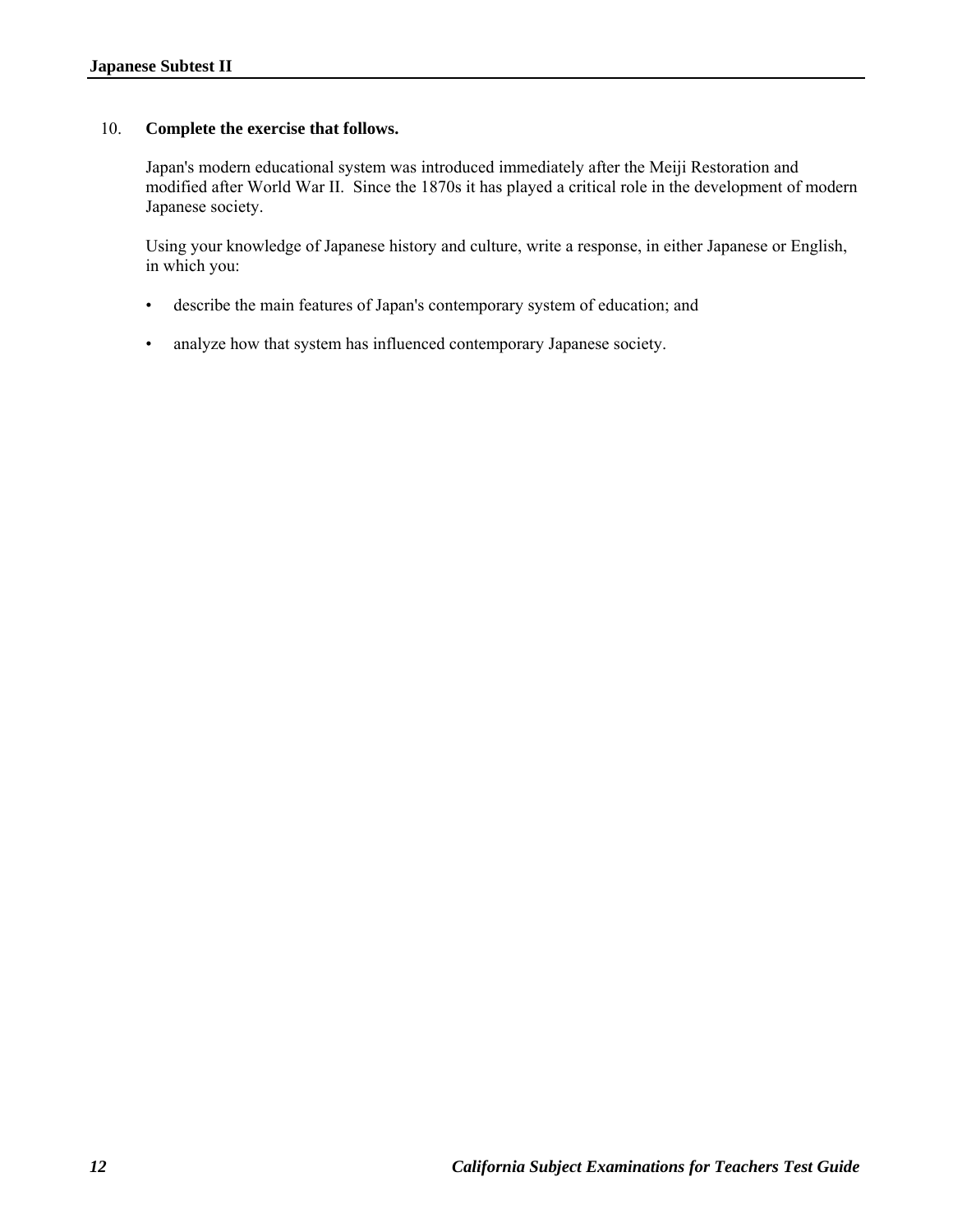## 11. **Complete the exercise that follows.**

Mountains occupy more than four-fifths of Japan's land surface.

Using your knowledge of Japanese geography and history, write a response, in either Japanese or English, in which you describe two ways in which the country's mountainous topography has influenced the economic structure, lifestyles, or cultural perspectives of the Japanese people.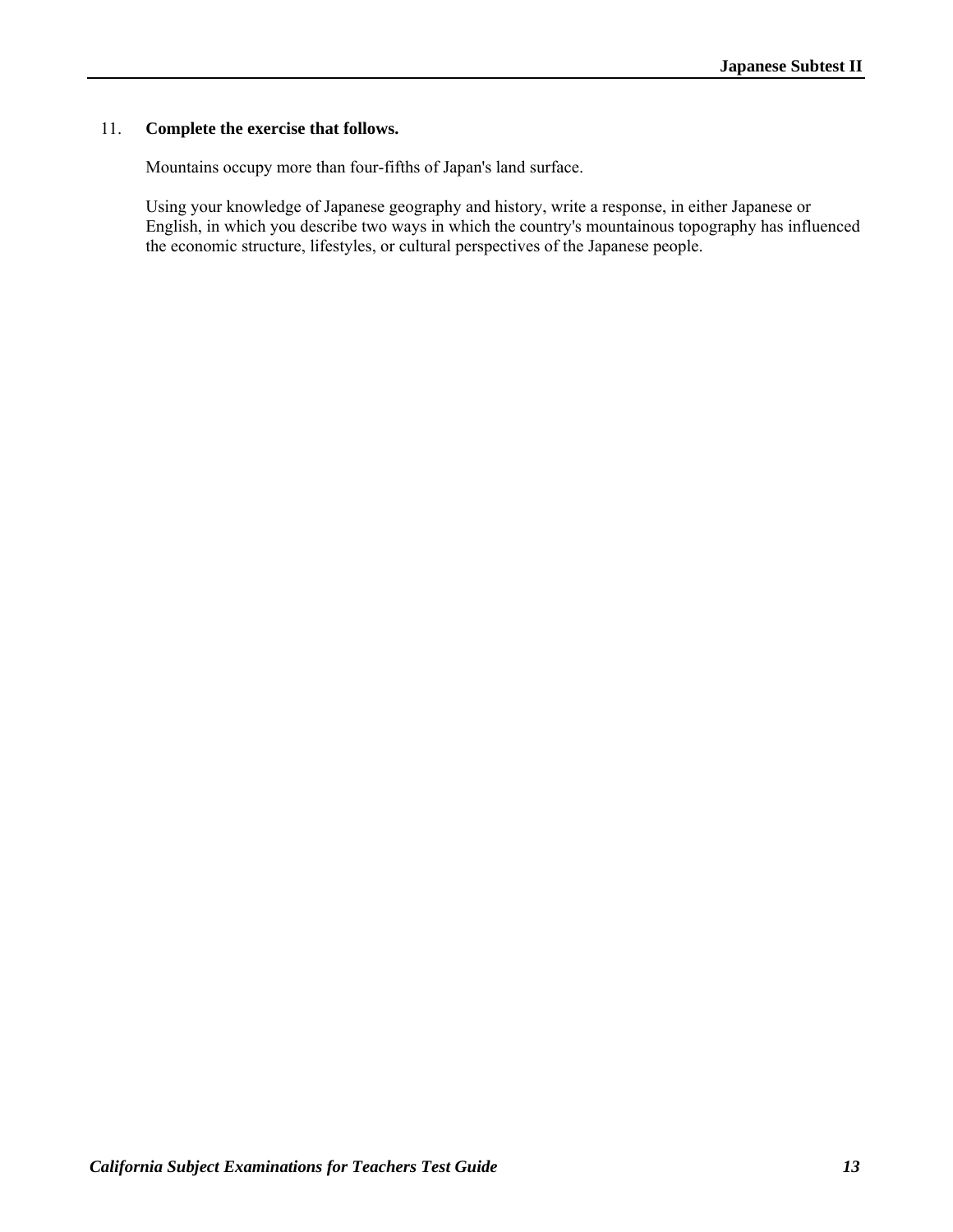# **Acknowledgments**

| <b>Question</b><br><b>Number</b> |                                                                                                                         |
|----------------------------------|-------------------------------------------------------------------------------------------------------------------------|
| 2/3/4                            | Shuntaro Tanikawa. On Love. NM: Katydid Books, 2003. Reprinted with permission.                                         |
| 9.                               | Yoshimoto, Banana. (1988). <i>Kitchen.</i> (Translated by Megan Backus.) New York:<br>Washington Square Press. pp. 3–4. |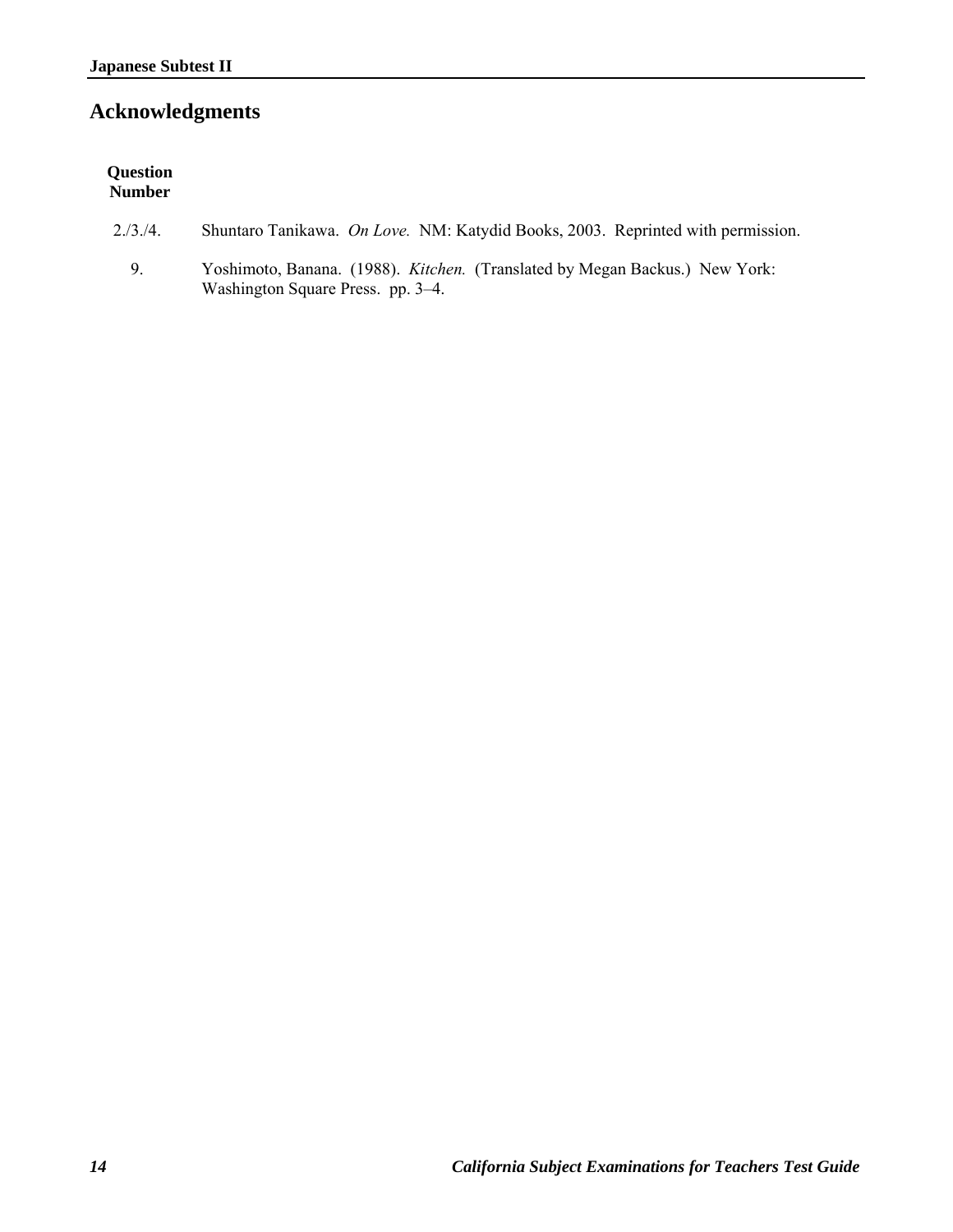## **Annotated Responses to Sample Multiple-Choice Questions for CSET: Japanese Subtest II**

## **Literary and Cultural Texts and Traditions**

- 1. **Correct Response: B.** (SMR Code: 3.1) During the Heian period, the Japanese privileged class fostered the emergence of new, uniquely Japanese values and aesthetic terms. Among the most important of these values was *miyabi*, which refers broadly to ideas of beauty, perfection, and refined taste.
- 2. **Correct Response: A.** (SMR Code: 3.2) The opening line of the poem can be translated as "Let's jump rope here, you and I. Right here!" This text, with its reference to jumping rope and its exclamatory statement "Right here!", evokes a sense of childlike eagerness and excitement.
- 3. **Correct Response: D.** (SMR Code: 3.2) In the second stanza, the writer suggests that the night is like an ocean. This can be seen in the text that says, "Let's pick a little starfish from the sea of the dawning sky. At breakfast let's throw it back and let the night recede."
- 4. **Correct Response: A.** (SMR Code: 3.2) Throughout the poem, the writer presents an idealized and romantic view of love and the one who is loved. The writer takes delight in thinking about doing the simple things of everyday life with the beloved, like jumping rope, having lunch, looking at the sky, returning home, drinking tea, and feeling the breeze. The writer's description of love is full of optimism and joy. There is no hint of cynicism, indifference, or anxiety.

## **Cultural Analysis and Comparisons**

- 5. **Correct Response: A.** (SMR Code: 4.1) Trained only as soldiers, many samurai had a difficult time adjusting to the social and economic changes taking place in eighteenth-century Japan. Not only was employment hard to find during an era of peace, but tax laws that discriminated against the agricultural activities of the feudal lords whom the samurai served further reduced their income. These developments left many samurai deeply in debt.
- 6. **Correct Response: B.** (SMR Code: 4.2) The rituals performed on *Shichi-go-san* (November 15) are intended to thank the Shinto gods (*kami*) for protecting the children and to pray for their healthy development. After the ceremony, parents often give their children longevity candy (*chitoseame*), which is sold in bags bearing illustrations of cranes and turtles, two animals that symbolize long life. Both the candy and the bag represent parental hopes that their children will have long and prosperous lives.
- 7. **Correct Response: A.** (SMR Code: 4.3) Created in the early seventeenth century, *kabuki* theater was the first dramatic form designed mainly for the entertainment of Japan's common people. The prestige of *kabuki*, known as the people's theater, increased as merchants and other commoners improved their status in Japanese society. *Nō* theater is a form of ceremonial drama that emerged as a distinctive art form in the fourteenth century and was performed mainly for the benefit of Japan's aristocratic elite.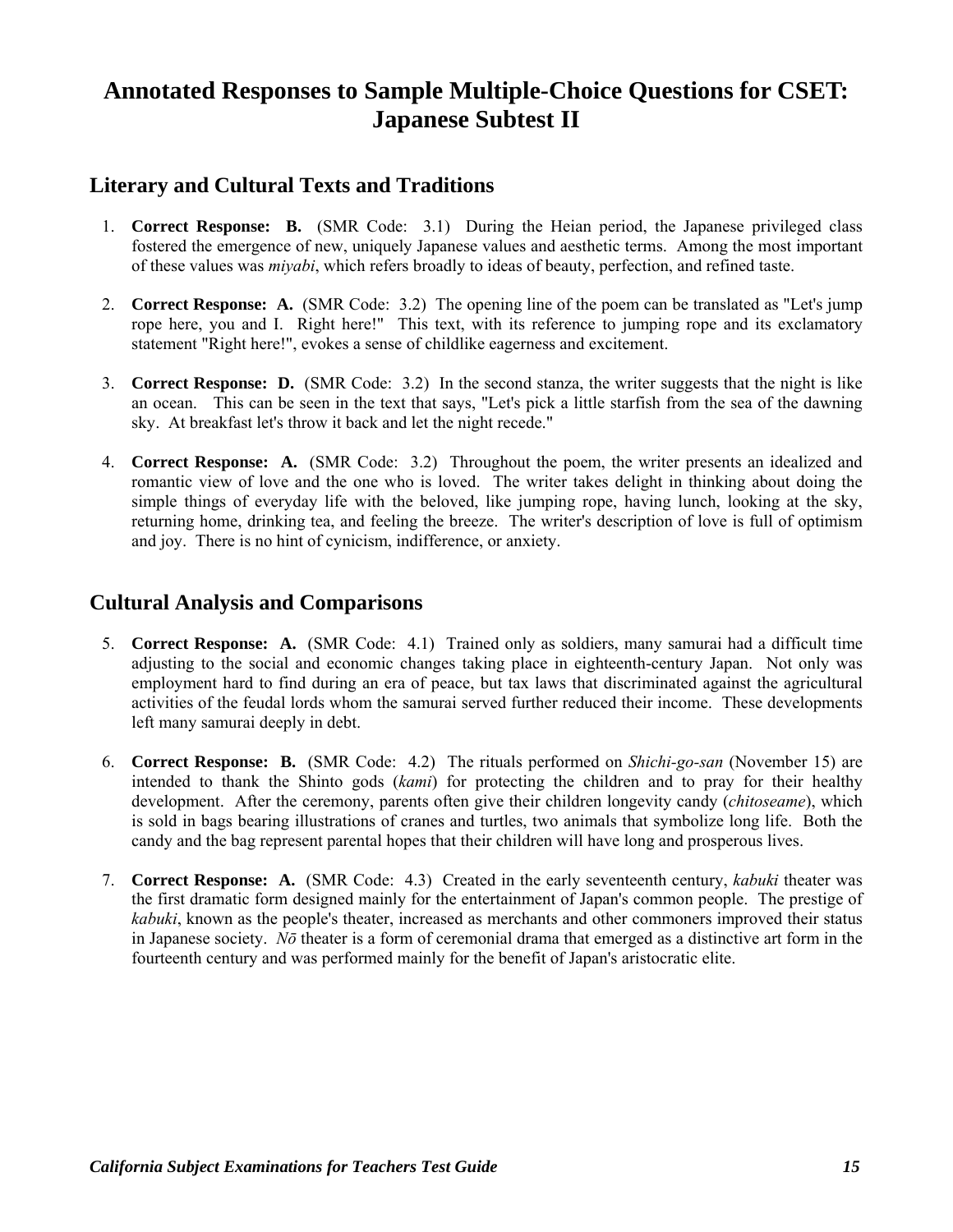## **Examples of Strong Responses to Sample Constructed-Response Questions for CSET: Japanese Subtest II**

## **Literary and Cultural Texts and Traditions**

**Question #8 (Score Point 3 Response)** 

川端康成氏は、著名な日本国籍の小説家である。1899年に、大阪で生まれ、1972年 に、自ら命を落とした。1968年に、日本人の小説家として、初めてのノーベル賞小説部門 を受賞した。彼にとり、最初の成功は、1927年に出版された短編小説『伊豆の踊り子』で ある。やがて国際的な名声をもたらした本は、1948年に出版された『雪国』である。

川端氏の作品は、モダン的な潮流に古き良き日本の美を調和したことで知られる。写 実主義に超現実主義的な想像力を混成した作品が多い。又、川端氏は、近代日本文学の新 しい運動の媒体、『文藝時代』の創設者の一人である。

#### **Question #9 (Score Point 3 Response)**

この テーマは 自分の人生だと思う。キッチンを自分の人生に例えている。2行目の 「食事をつくる」というのは自分の人生の第1歩。「機能的でよく使いこんである」は自 分の人生の経験。3行目から4行目の文は人生はやり直すことが出来ると言いたいのだろ う。5行目は人生がぼろぼろになったほど、自分が好きといいたいのだろう。4段落は自分 の人生に光を失なった時、途方に暮れていることを意味する。5段落目は自分の人生を客 観的に見ている。最終段落はどんなに自分の人生が嫌になっても逃げださずに歩いでいこ うとする前向きな表現をしていると思う。キッチンが汚なかったらきれいにしてあげたら いい。人生が嫌になったら好きになったらいい。キッチンと人生は似ている。作者はそう 言いたいのだ。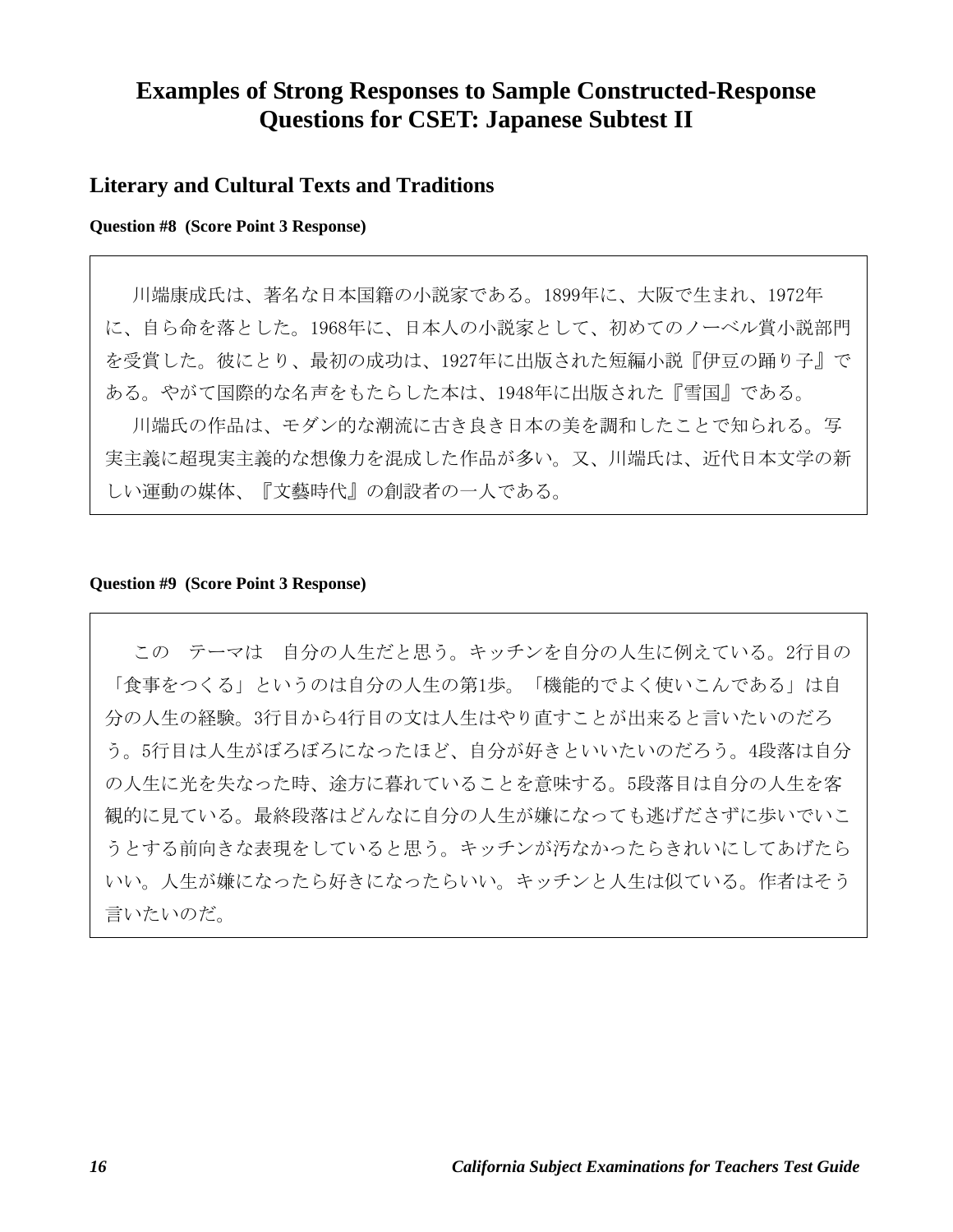## **Cultural Analysis and Comparisons (Extended-Response Question)**

#### **Question #10 (Score Point 4 Response)**

現代日本の教育制度の長所の一つは、「義務教育」として知られ、9年間続く国民の ための教育制度である。この制度は、ほぼ、アメリカの教育制度を模範としたもので、第 二次大戦後、日本が採用したものだ。この9年間の義務教育は、6年間の小学校と3年間の 中学校を含む。現代日本の教育制度のもう一つの長所は、文部省が、小中高等学校の画一 化されたカリキュラムを統一していることである。十年ごとに、文部省は、新しい

指導要領を発令している。このなかには、具体的に文書化されたガイドラインが設置 されている。カリキュラム改訂のための提言は、様々な委員会によって行なわれ、カリキ ュラムの専門家、大学教授、学校の先生、地域の教育委員会の委員などが参加している。

第二次大戦後、日本の教育制度は、主に教育の目的について、いくつかの変遷を経て きた。戦後の経済再建を始めとして、高度経済成長の刺激策とその後続く安定成長、経済 力とパワーはの焦点は、世界舞台の国際プレーヤーに成長するまでに伸びた。英語は、小 学生が勉強する主な科目の一つとして、以前は、四年生に導入されたものが、今は一年生 から始められる。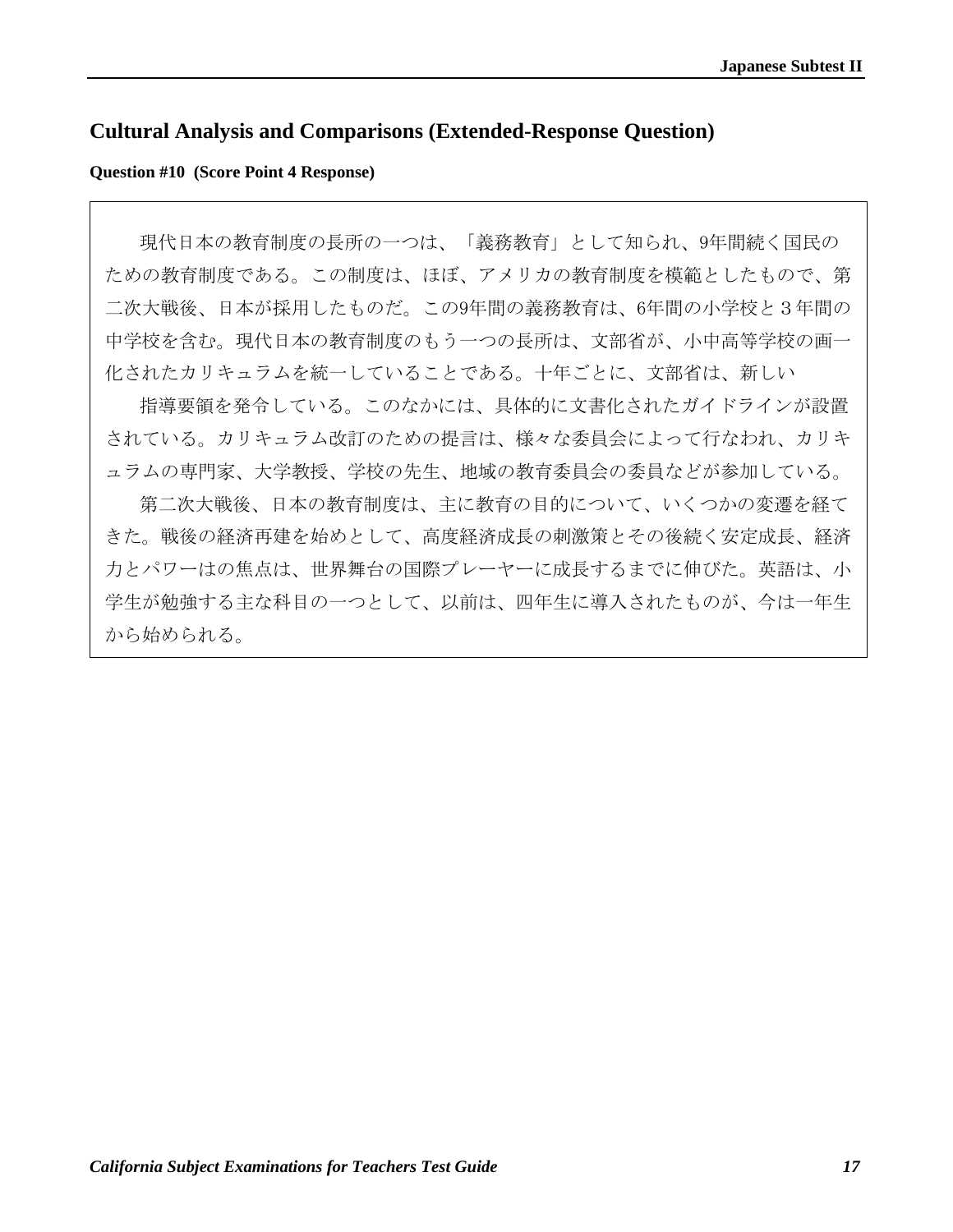## **Cultural Analysis and Comparisons (Short [Focused]-Response Question)**

**Question #11 (Score Point 3 Response)** 

山岳地帯の国だったため、農業が、住民の主な仕事となることが自然な慣行だった。 歴史的に、日本人は、農業に従事してきた。生産した農作物は国土のどこに居住するかに よって決まっていた。山岳地帯とその高度を利用した緑茶は、日本における主要かつ有名 な生産物の一つである。

昔、まだかなり険しい山岳地帯で、交通の便が非常に限定されていたこの頃、ほとん どの人々は村に暮していた。村が、文化の単位で、農作業を取り巻く行事を重要視し、祝 った。やがて、村の暮しは、宗教、医療と日本社会の人間関係の社会的規範を合せた日本 の生活が、文化の特色となった。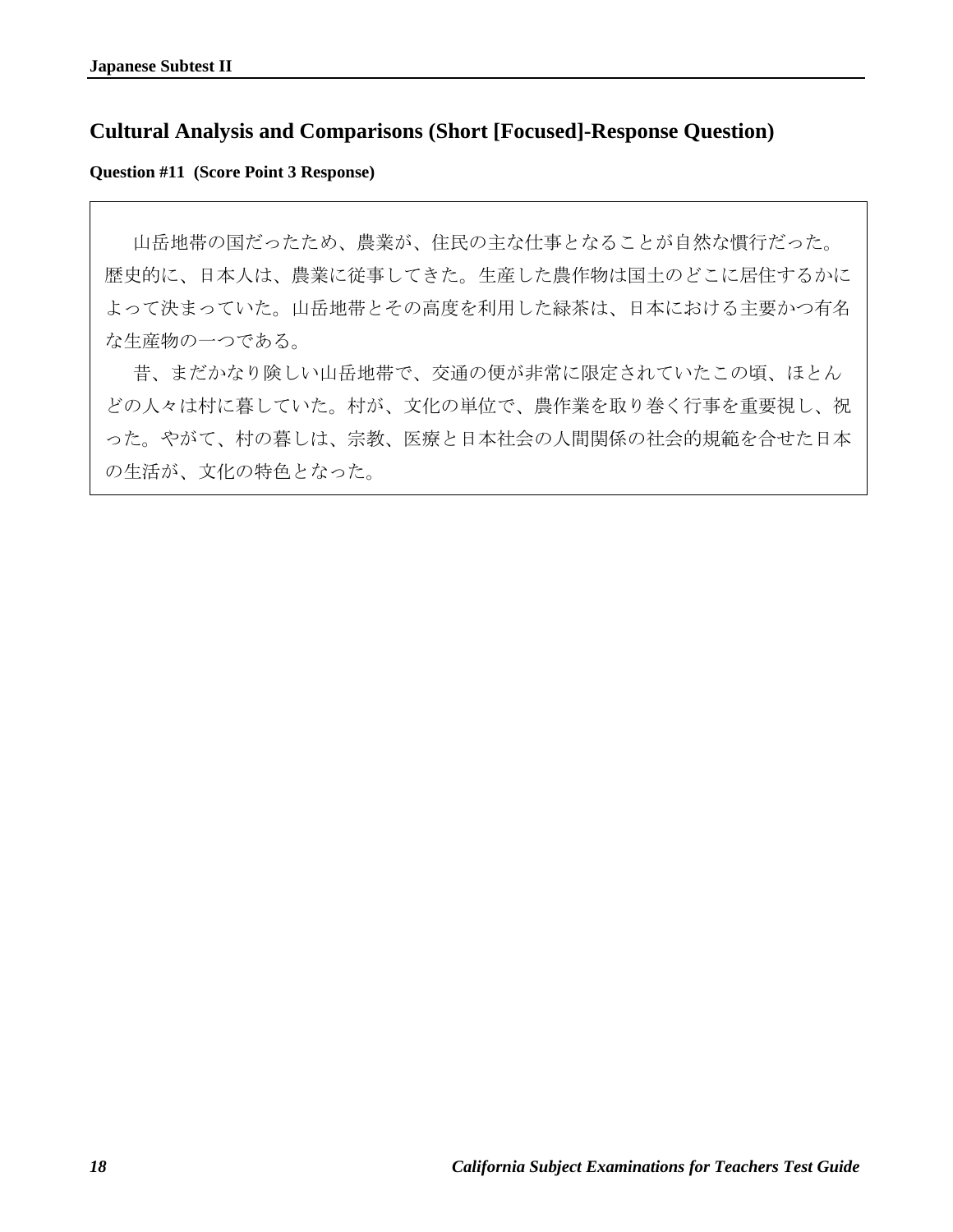# **Scoring Information for CSET: Japanese Subtest II**

Responses to the multiple-choice questions are scored electronically. Scores are based on the number of questions answered correctly. There is no penalty for guessing.

Responses to constructed-response questions are scored by qualified California educators using focused holistic scoring.

Because the constructed-response questions on CSET: Japanese Subtest II are of two types—one type requiring a short (focused) response taking approximately 10–15 minutes to complete, and another type requiring an extended response taking approximately 30–45 minutes to complete—two sets of performance characteristics and two scoring scales will be used to score responses to the constructed-response questions. Scorers will judge the overall effectiveness of your responses while focusing on the appropriate performance characteristics that have been identified as important for this subtest (see below and pages 20 and 21). Each response will be assigned a score based on an approved scoring scale (see pages 20 and 22).

Your performance on the subtest will be evaluated against a standard determined by the Commission on Teacher Credentialing based on professional judgments and recommendations of California educators.

## **Performance Characteristics and Scoring Scales for CSET: Japanese Subtest II**

## **A. SHORT (FOCUSED)-RESPONSE QUESTIONS**

**Performance Characteristics.** The following performance characteristics will guide the scoring of responses to the short (focused)-response constructed-response questions on CSET: Japanese Subtest II.

| <b>PURPOSE</b>                            | The extent to which the response addresses the constructed response assignment's<br>charge in relation to relevant CSET subject matter requirements. |
|-------------------------------------------|------------------------------------------------------------------------------------------------------------------------------------------------------|
| <b>SUBJECT MATTER</b><br><b>KNOWLEDGE</b> | The application of accurate subject matter knowledge as described in the relevant<br>CSET subject matter requirements.                               |
| <b>SUPPORT</b>                            | The appropriateness and quality of the supporting evidence in relation to relevant<br>CSET subject matter requirements.                              |

#### *Relevant Subject Matter Requirements for Literary and Cultural Texts and Traditions*

- Demonstrate an understanding of major movements, genres, writers, and works in the literature of the target language.
- Demonstrate an understanding of the historical, social, and cultural influences on works of literature in the target language.
- Use knowledge of the literary and cultural traditions of the target culture to interpret changes in that culture over time.
- Demonstrate an understanding of the ways in which literary and intellectual works and movements of cultures associated with the target language both reflected and shaped those cultures.
- Analyze and interpret a wide range of literary and cultural texts.
- Evaluate the use of language to convey meaning, to inform, to persuade, or to evoke reader response.
- Analyze the elements of literary works.
- Interpret the use of rhetorical and literary techniques.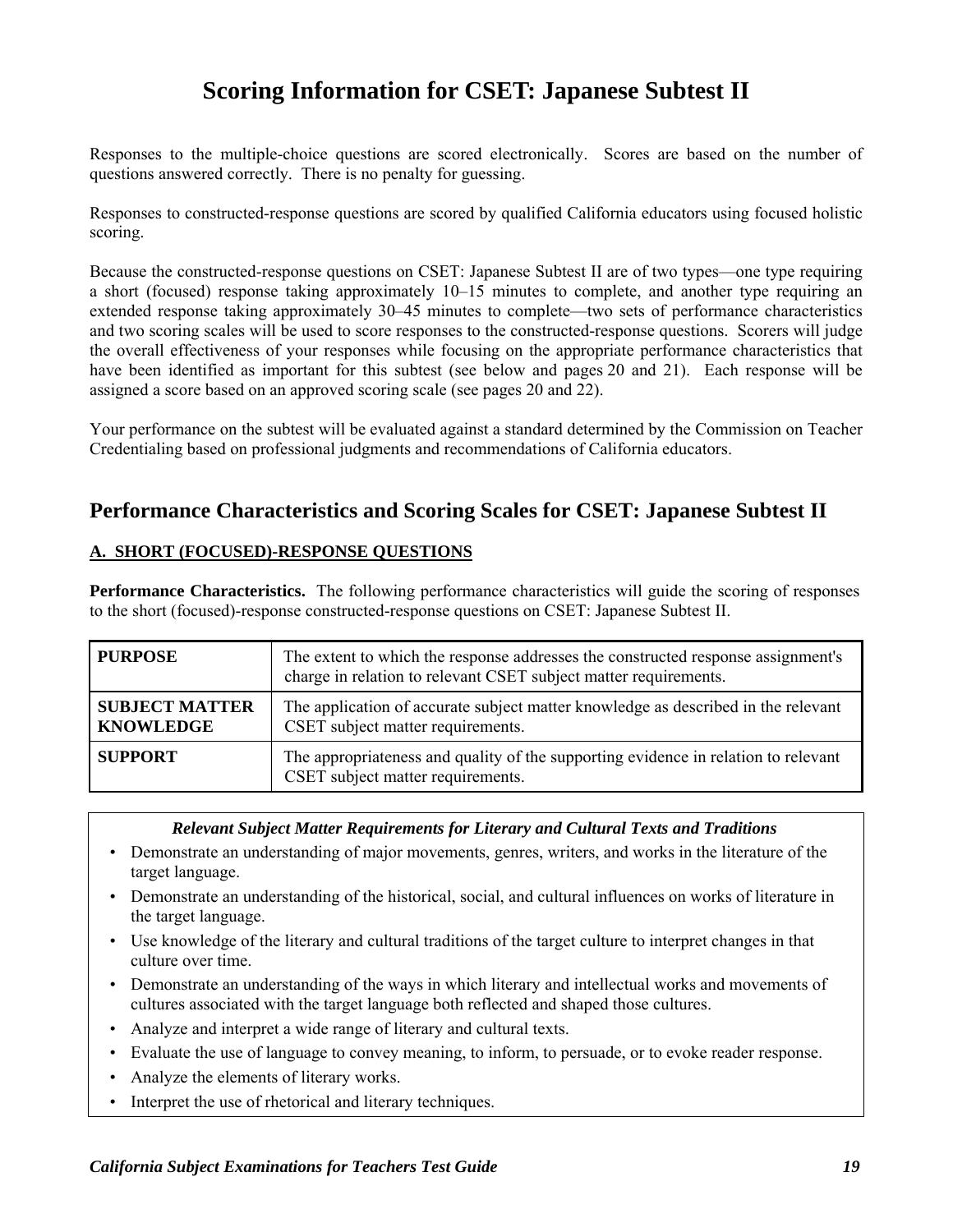## *Relevant Subject Matter Requirements for Cultural Analysis and Comparisons*

- Demonstrate an understanding of how all of the cultural perspectives within nations and cultures associated with the target language interact to influence the development and evolution of the target cultures.
- Demonstrate familiarity with how the major physical and other geographical features of countries and cultures associated with the target language have influenced the cultures' development and evolution.
- Analyze how political factors have influenced the development and evolution of cultures associated with the target language, including the relationship between geography and political systems.
- Demonstrate familiarity with significant individuals, key eras, and major historical events and developments within nations and cultures associated with the target language, and analyze their influence on the development and evolution of the target cultures.
- Demonstrate an understanding of how the political, religious, social, economic, and educational systems and institutions in nations and cultures associated with the target language have been shaped by and have influenced the development and evolution of the target cultures.
- Demonstrate an understanding of how cultural practices exemplify cultural perspectives.
- Analyze cultural stereotypes and their effects on the perceptions of and attitudes toward the target cultures.
- Demonstrate an understanding of how the products of a target culture exemplify cultural perspectives.

**Scoring Scale.** Scores will be assigned to each response to the short (focused)-response constructed-response questions on CSET: Japanese Subtest II according to the following scoring scale.

| <b>SCORE</b><br><b>POINT</b> | <b>SCORE POINT DESCRIPTION</b>                                                                                                                                                                                                                                                                                                                                               |
|------------------------------|------------------------------------------------------------------------------------------------------------------------------------------------------------------------------------------------------------------------------------------------------------------------------------------------------------------------------------------------------------------------------|
| 3                            | The "3" response reflects a command of the relevant knowledge and skills as defined in the<br><b>CSET</b> subject matter requirements for World Languages.<br>The purpose of the assignment is fully achieved.<br>There is an accurate application of relevant subject matter knowledge.<br>$\bullet$<br>There is appropriate and specific relevant supporting evidence.     |
| 2                            | The "2" response reflects a general command of the relevant knowledge and skills as<br>defined in the CSET subject matter requirements for World Languages.<br>The purpose of the assignment is largely achieved.<br>There is a largely accurate application of relevant subject matter knowledge.<br>$\bullet$<br>There is acceptable relevant supporting evidence.         |
| 1                            | The "1" response reflects a limited or no command of the relevant knowledge and skills as<br>defined in the CSET subject matter requirements for World Languages.<br>The purpose of the assignment is only partially or not achieved.<br>• There is limited or no application of relevant subject matter knowledge.<br>• There is little or no relevant supporting evidence. |
| U                            | The "U" (Unscorable) is assigned to a response that is unrelated to the assignment,<br>illegible, not in the target language or English, or does not contain a sufficient amount of<br>original work to score.                                                                                                                                                               |
| B                            | The "B" (Blank) is assigned to a response that is blank.                                                                                                                                                                                                                                                                                                                     |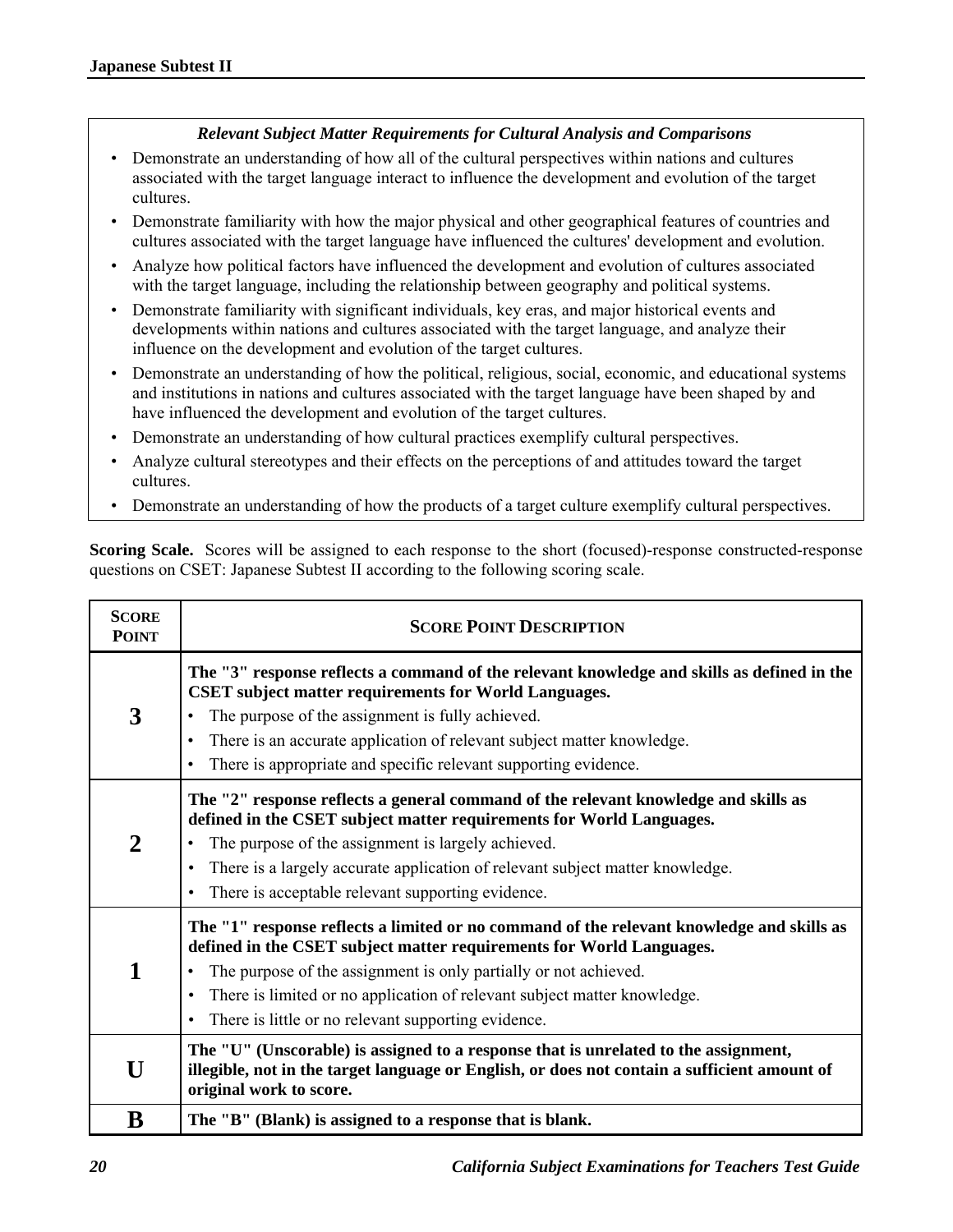## **B. EXTENDED-RESPONSE QUESTION**

**Performance Characteristics.** The following performance characteristics will guide the scoring of responses to the extended-response constructed-response question on CSET: Japanese Subtest II.

| <b>PURPOSE</b>           | The extent to which the response addresses the constructed-response<br>assignment's charge in relation to relevant CSET subject matter requirements. |
|--------------------------|------------------------------------------------------------------------------------------------------------------------------------------------------|
| <b>SUBJECT MATTER</b>    | The application of accurate subject matter knowledge as described in the                                                                             |
| <b>KNOWLEDGE</b>         | relevant CSET subject matter requirements.                                                                                                           |
| <b>SUPPORT</b>           | The appropriateness and quality of the supporting evidence in relation to<br>relevant CSET subject matter requirements.                              |
| <b>DEPTH AND BREADTH</b> | The degree to which the response demonstrates understanding of the relevant                                                                          |
| OF UNDERSTANDING         | CSET subject matter requirements.                                                                                                                    |

#### *Relevant Subject Matter Requirements for Cultural Analysis and Comparisons*

- Demonstrate an understanding of how all of the cultural perspectives within nations and cultures associated with the target language interact to influence the development and evolution of the target cultures.
- Demonstrate familiarity with how the major physical and other geographical features of countries and cultures associated with the target language have influenced the cultures' development and evolution.
- Analyze how political factors have influenced the development and evolution of cultures associated with the target language, including the relationship between geography and political systems.
- Demonstrate familiarity with significant individuals, key eras, and major historical events and developments within nations and cultures associated with the target language, and analyze their influence on the development and evolution of the target cultures.
- Demonstrate an understanding of how the political, religious, social, economic, and educational systems and institutions in nations and cultures associated with the target language have been shaped by and have influenced the development and evolution of the target cultures.
- Demonstrate an understanding of how cultural practices exemplify cultural perspectives.
- Analyze cultural stereotypes and their effects on the perceptions of and attitudes toward the target cultures.
- Demonstrate an understanding of how the products of a target culture exemplify cultural perspectives.